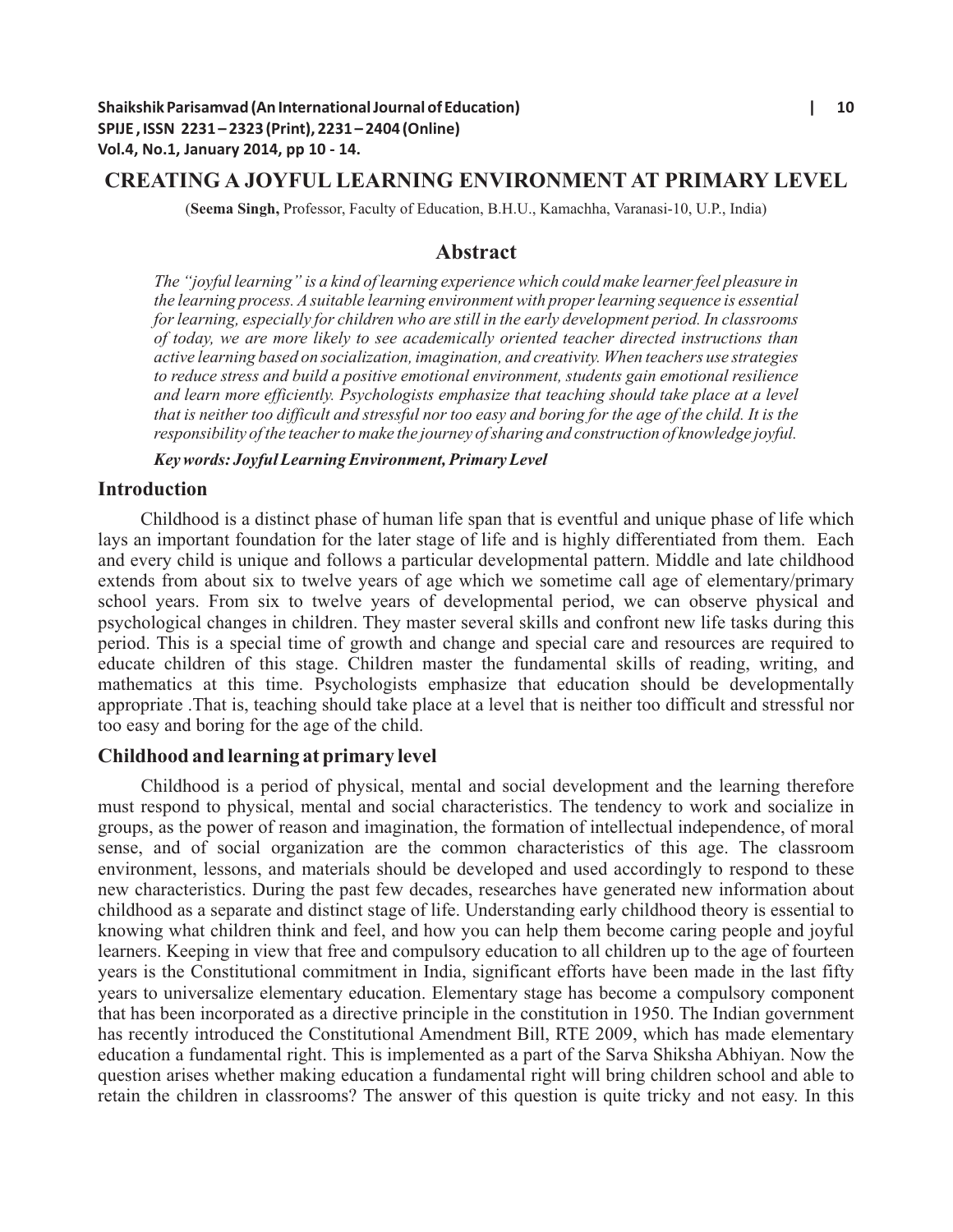### **SPIJE, Vol.4, No.1, January 14 | 11**

connection, the teacher, his way of teaching and the class environment play an important role. Unless the teaching at every level is based on daily experiences, is sequential, appropriate to age and directed towards creating a conducive learning environment, the learning can not be joyful and enjoyable.

## **What is Joyful learning?**

Let us see the meaning of joyful learning. Joyful means "experiencing well-being, success, or good fortune." Joy, according to the Oxford English dictionary, is described as a vivid emotion or feeling of pleasure. The adjective of joy is joyful which also describes a kind of feeling, expressing and causing great pleasure. The "joyful learning" is a kind of learning process or experience which could make learner feels pleasure in a learning scenario/process. Children deserve school experiences that foster a sense of well-being; that all children should experience success; and that all children must have opportunities for good fortune - all this, while making certain that all primary school meet the academic standards that fosters future school and personal success. Yashpal committee (1993) also opined that burden of school bag should be reduced drastically to make learning enjoyful. It recommends, "There is no jurisdiction for torturing the young children by compelling them to carry very heavy bags of books everyday to schools. Textbooks should be treated as school property and thus, there should be no need for children to purchase the books individually and carry them daily to homes. Aseparate time-table for the assignment of home work and for the use of textbooks and notebooks be prepared by the school and be made known to the children in advance." Kohn (2004) as a neurologist and classroom teacher has shown that there are several benefits of joy in the classroom. Neuro imaging studies and measurement of brain chemical transmitters reveal that students' comfort level can influence information transmission and storage in the brain (Thanos et all, 1999). When students are engaged and motivated and feel minimal stress, information flows freely through the affective filter in the amygdala and they achieve higher levels of cognition, make connections, and experience "aha" moments. Such learning comes not from quiet classrooms and directed lectures, but from classrooms with an atmosphere of exuberant discovery (Kohn, 2004).

### **Suitable teaching techniques and learning environment at primary level -**

The focus on education of children at primary level is urgent and important due to the fact that learning of the child at primary school level is the foundation for his later achievements. It has been realized from last few decades that traditional method of imparting knowledge to primary level children is quite defective. Children usually do not enjoy when they sit passively and learn the things which are not relevant for their life. It is well known that hands on practical learning are better than merely memorising from books. "Children learn in a variety of ways - through experience, making and doing things, experimentation, reading, discussion, asking, listening, thinking and reflecting, and expressing oneself in speech, movement or writing - both individually and collectively. They require opportunities of all these kinds in the course of developments (NCF, 2005). Washburne (1936) also defined learning as a process of acquiring knowledge, technique, attitude and value through instruction and experience. Human intelligence development is affected by the inborn conditions and acquired contexts since childhood. The development process contains several steps, and the time required for reaching each step is different for each individual learner because each previous step is the foundation for the next step and the sequence is successive (Flavell, 1963; Piaget, 1970). Therefore, a suitable learning environment with proper learning sequence is essential for learning, especially for children who are still in the early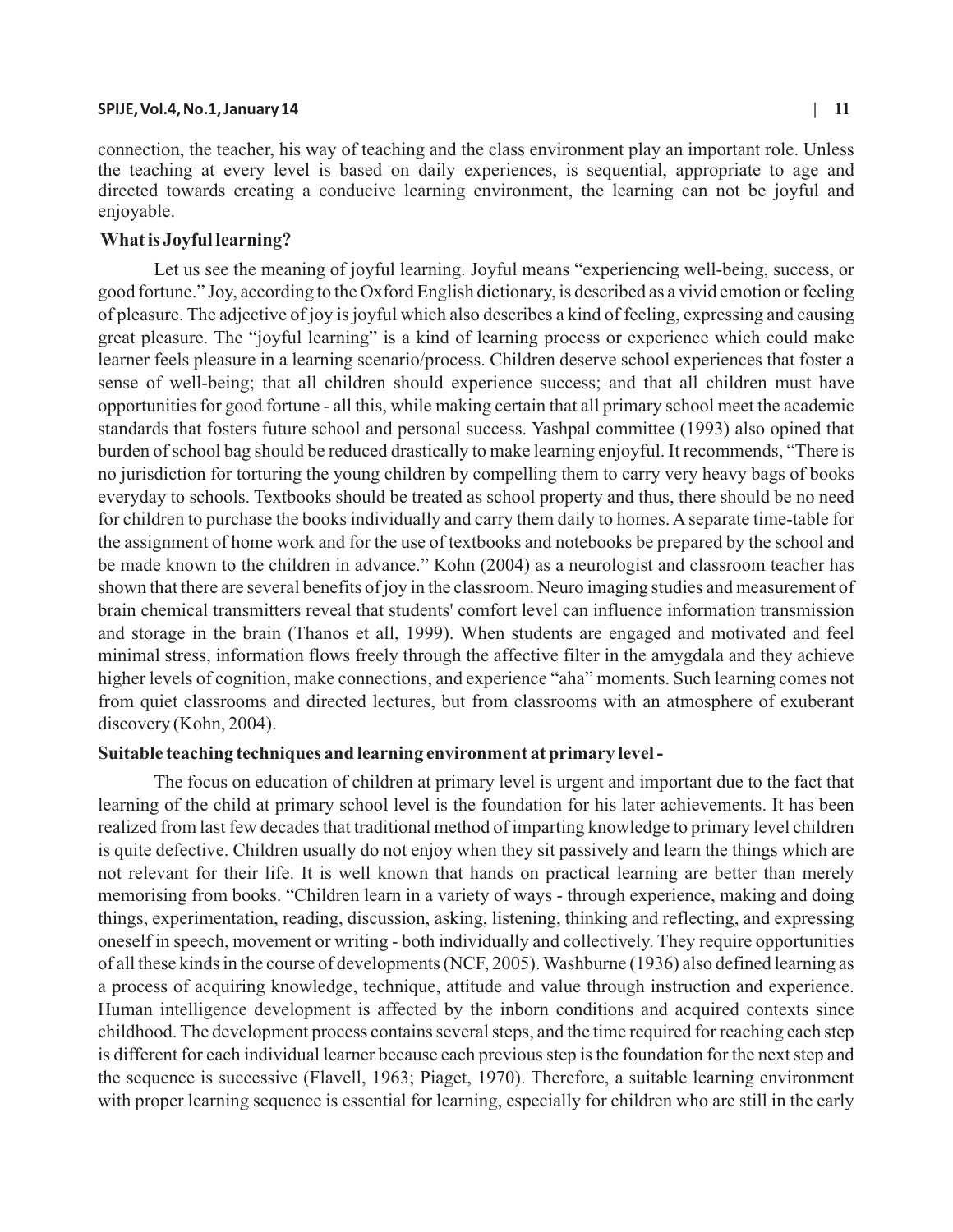development period. Besides, researchers have also emphasized the importance of joyful learning for children in recent years (Fisher, 1998; Heywood, 2005).

An academician's have the opinion and assume that students who are laughing, interacting in groups, or being creative with art, music, or dance are not doing real academic work. The result is that some teacher's put pressure to preside over more sedate classrooms with students on the same page in the same book, sitting in straight rows, facing straight ahead. The truth is that when we scrub joy and comfort from the classroom, we distance our students from effective information processing and longterm memory storage. Instead of taking pleasure from learning, students become bored, anxious, and anything but engaged. They ultimately learn to feel bad about school and lose the joy they once felt.

### **Role of Curriculum developers and teachers-**

Bredekamp (1990) also summarized the considerations that curricular developers should take into account when they represent developmentally appropriate practice for young children. They include child development knowledge, characteristics of children, knowledge of various disciplines, values of our culture, parent's wishes, the practical knowledge that children need to function in society. Bredekamp & Shepard (1990) have warned us about inappropriate teaching practices that can hinder the learning of young children. They advise against using standardized tests to place young children in kindergarten classes and even up to the Grade three level. They also advise against extensive uses of drill and practice in workbooks for young students. The National Association of Elementary School Principals (NAESP) in the United States has described how young children learn differently than their older peers. "Children in the three to eight ranges acquire knowledge in ways that are significantly different from the way older children learn. Young children learn best through direct sensory encounters with the world and not through formal academic processes. Since early childhood is a period of rapid mental growth and development, children seek out the stimuli they need, to nourish these developmental abilities. Young children acquire knowledge almost exclusively by doing and through movement."Long back John Dewey (1938) in his book 'Democracy and Education' quoted that 'It is the business of the school to set up an environment in which play and work shall be conducted with reference to facilitating desirable mental and moral growth. It is not enough just to introduce plays and games, handwork and manual exercises. Everything depends upon the way in which they are employed.'

Bangladeshi teachers found a new, joyful way of teaching during an Australian Governmentfunded IDEAL project(1995). The traditional teaching approach in Bangladesh used to be based on rote learning. Teaching became 'child centred' with teachers showing children how to learn. Both children and teachers were enjoying being at school. Children love the new painting and decorating their classrooms with colourful motifs, numbers and letters. The bottom half of previously whitewashed walls are painted black, so each child has their own personal blackboard. Tables and benches have been replaced with mats on the floor and the teacher no longer stands at the front of the classroom teaching monotonous lessons. Lessons now use dance, role-playing, stories and drawing, and children participate in group work. Teachers use pictures, models, puppets and cards to teach, to complement traditional materials like blackboards and textbooks. Children have really taken to the new teaching methods. So the result was joyful teaching and joyful learning. This example shows that how child centered teaching strategies changed the scenario.

Schools are strongest institutions in the child's life. Schools play a crucial and a formative role in the spheres of cognitive, language, emotional, social and moral development of the children. Teachers who are the key masters of this institution have a major role in shaping the future of the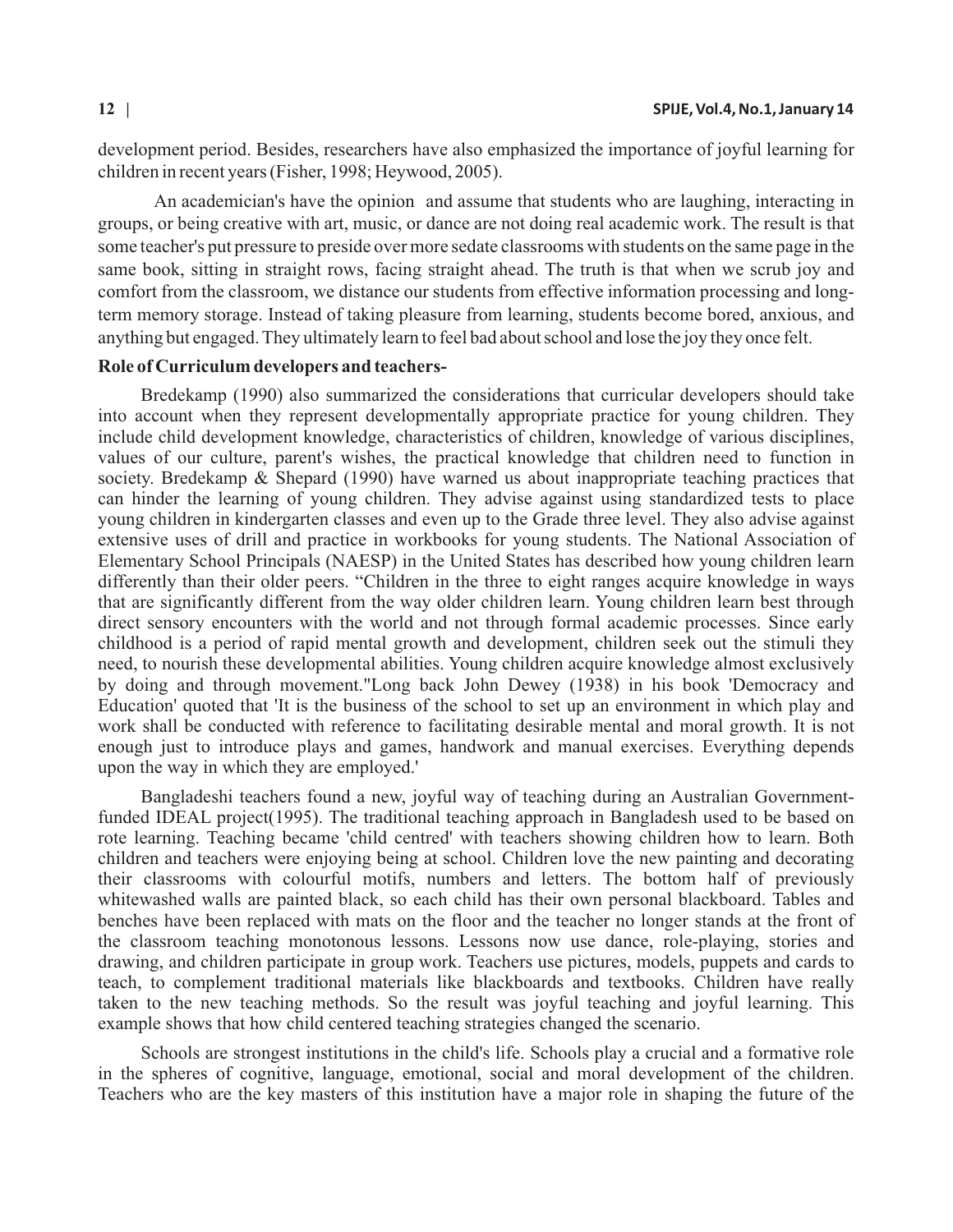#### **SPIJE, Vol.4, No.1, January 14 | 13**

individual children. In mono grade /traditional classrooms, teachers are the sole leaders who lead the students from lesson to lesson and it is a teacher-directed process. In most rural primary schools the passive and one-way communication and multi grade situation results into children not acquiring the competencies or the abilities to read, write or comprehend. Classrooms can be the safe refuge where academic practices and classroom strategies provide students with emotional comfort and pleasure as well as knowledge. When teachers use strategies to reduce stress and build a positive emotional environment, students gain emotional resilience and learn more efficiently.

Further, in conventional classrooms, a teacher governs, dominates and holds the class. He uses lecture method with less teaching- learning materials, give emphasis on rote learning and traditional evaluation system. The assumption that he knows everything creates a gap between him and student. The focus is on teaching rather than learning and especially the absence of joyous based extra activities and absence of play way and learning by doing activities, there is less chance for mutual and self learning.

# **Techniques to be adopted by Teachers for joyful learning-**

Looking in the maladies of conventional teaching learning process few strategies and techniques may be adopted by teachers to make learning joyful. Classroom transaction should be based on child's needs and interests. Rote learning and memorizing should be discouraged and emphasis on Activity Based Learning (ABL) with enough freedom in selection of activity be given to the child. Avoidance of extensive uses of drill and practice in workbooks. Encouraging new and novel ideas and not discouraging curiosity will be taken care of. There should be scope for development of creativity and use of multimedia to explain new concepts. Repetition of points when necessary and the medium of instruction should be in mother tongue or the language they understand properly. Learning experiences should match the personality and learning style of learners. Development of communication and other skills through activities like dance, play, role playing, storytelling, and drawing should be on priority. Providing incentives for homework completion or on-task behaviour and environment of asking, listening, thinking, expressing oneself in speech, movement or writing may provide better environment for learning. Individual differences should be welcomed, and supported. Role of teacher in joyful learning environment should be as facilitator not dictator. Collegial, supportive, and spontaneous classroom climate will certainly help a child to communicate, learn and move freely. A social skills group or "friendship group" can help the child learn skills such as taking turns, not standing too close, not dominating a discussion, finding out what others are interested in, etc. Evaluation should be inbuilt in the system and it should be done without the child knowing it. Finally, students should be treated with the dignity and respect.

# **Conclusion**

Majority of our school going children at primary level view learning at school as a boring, even unpleasant and bitter experience. The limited purpose of preparing them for examination is indeed a very important factor for the unpleasantnesses of learning.Psychologists emphasize that teaching should take place at a level that is neither too difficult and stressful nor too easy and boring for the age of the child. When teachers use strategies to reduce stress and build a positive emotional environment, students gain emotional resilience and learn more efficiently. The classroom environment, lessons, materials should be developed and teaching strategies and techniques should be used accordingly to respond to learner's characteristics. It is the responsibility of the teacher to make the journey of sharing and construction of knowledge joyful by creating appropriate environment.